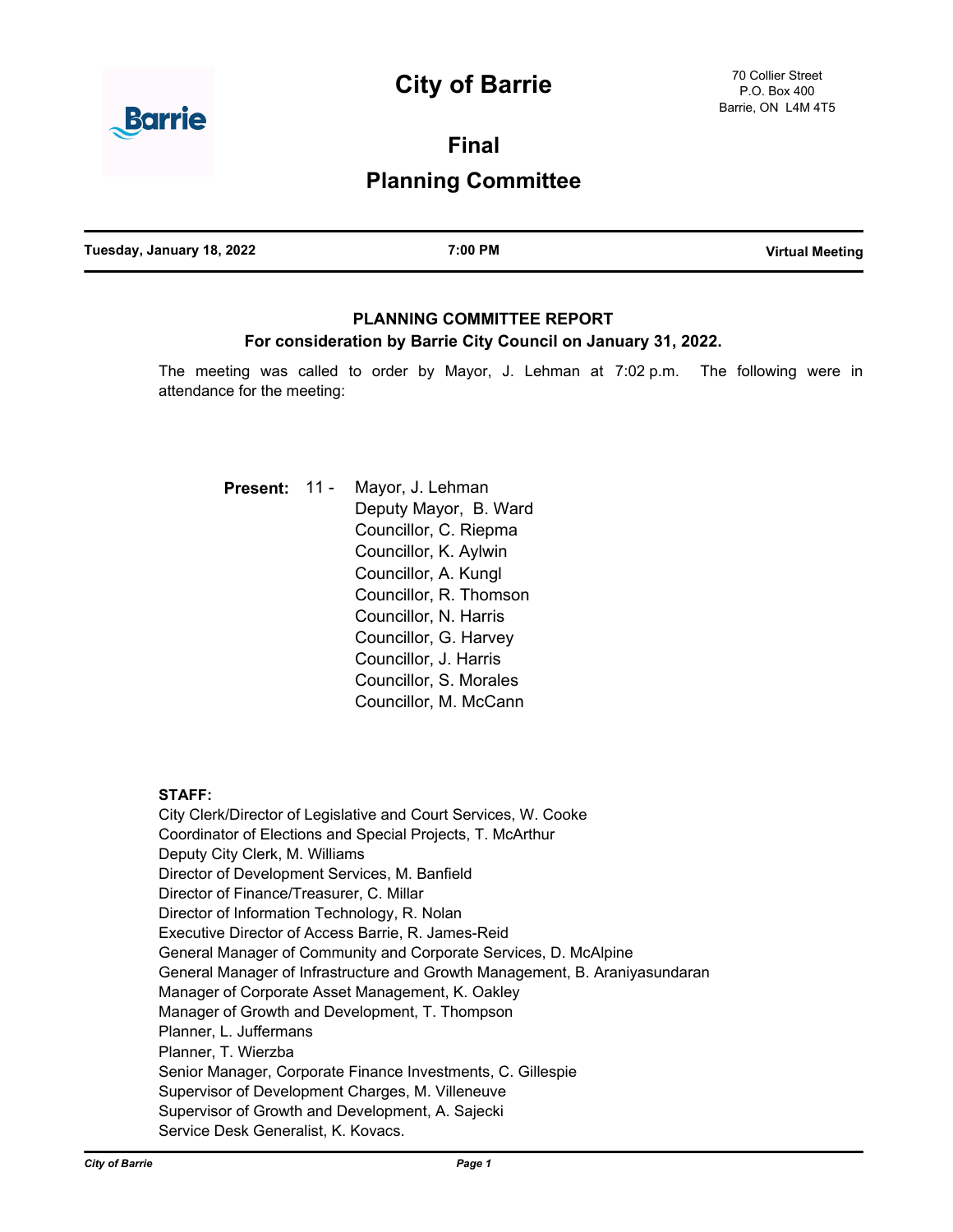The Planning Committee met and reports as follows:

#### **SECTION "A"**

#### **[22-P-001](http://barrie.ca.legistar.com/gateway.aspx?m=l&id=/matter.aspx?key=49977) PRESENTATION CONCERNING BARRIE'S NEW OFFICIAL PLAN UPDATE - "ONE CITY, ONE VISION, ONE PLAN"**

Michelle Banfield, Director of Development Services provided an update on the final stages of Barrie's New Official Plan.

Ms. Banfield discussed slides concerning the following topics:

- The journey leading up to the development of the City's new Official Plan;
- An overview of the Official Plan and supporting material:
	- o Appendix A: New Official Plan;
	- o Appendix B: Official Plan Public Consultation and Engagement;
	- o Appendix C: Growth Plan conformity Chart;
	- o Appendix D: Land Needs Assessment (LNA); and
	- o Appendix E: Municipal Comprehensive Review (MCR).
- · A summary of the Official Plan as a foundation document, revisited 5-10 years and updates to the 30 year Plan moving forward.

Members of Planning Committee asked a number of questions to Ms. Banfield and received responses.

This matter was recommended (Section "A") to City Council for consideration of receipt at its meeting to be held on 1/31/2022.

The Planning Committee met and recommends adoption of the following recommendation(s):

#### **SECTION "B"**

**[22-P-002](http://barrie.ca.legistar.com/gateway.aspx?m=l&id=/matter.aspx?key=49990) ZONING BY-LAW AMENDMENT APPLICATION - 407, 411, 413, 417 AND 419 MAPLEVIEW DRIVE WEST (407-419 MAPLEVIEW INC AND ENCORE GROUP) (WARD 7)**

> That Staff Report DEV026-21 concerning the Zoning By-law Amendment Application - 407, 411, 413, 417 and 419 Mapleview Drive West (407-419 Mapleview Inc. and Encore Group) be referred back to staff in the Development Services Department to prepare a new staff report using the following parameters: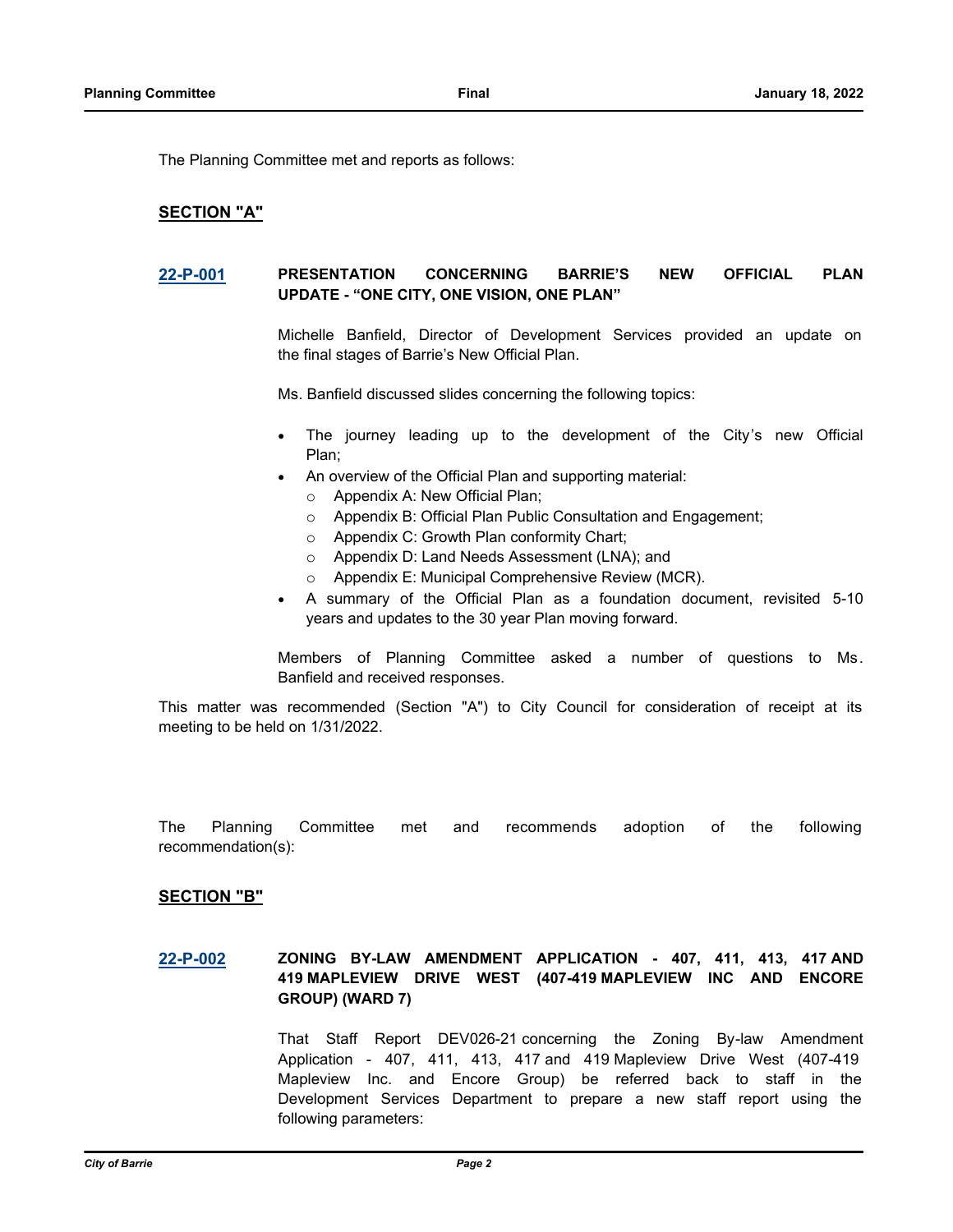- 1. That the following site-specific provisions be referenced in the implementing zoning by-law for the subject lands:
	- a) Permit a minimum front yard setback of 4.0 metres to the building façade and 2.3 metres to external stairs, whereas a minimum front yard setback of 7.0 metres is required;
	- b) Permit a minimum landscaped open space percent of lot area of 35%, whereas a minimum percent of 35% is required;
	- c) Permit a maximum lot coverage percent of lot area of 50%, whereas a maximum of 35% is permitted;
	- d) Permit a maximum gross floor area percent of lot area of 120%, whereas a maximum of 60% is permitted;
	- e) Permit a maximum building height for the back-to-back and stacked townhomes of 10 metres, whereas main building height maximums are 10.0 metres;
	- f) Permit a maximum density of 53 units per hectare, whereas a maximum of 40 to 53 units per hectare are permitted;
	- g) Permit that required amenity areas can be provided as unconsolidated, whereas consolidated amenity areas are required;
	- h) Require a minimum rear yard setback of 10 metres;
	- i) Require a minimum west side setback of 17.4 metres as identified in the current site plan;
	- j) Require a minimum east side setback of 14.6 metres as identified in the current site plan;
	- k) The perimeter fence be a minimum height of 1.8 metres and a maximum of 2.4 metres, with the rear fence being a minimum of 2.14 metres; and that the fence will remain the ownership of the future condominium board;
	- l) That the rear second storey decks on the traditional townhouse units be a maximum deck area of 2.55 squared metres (1.5 metres by 1.7 metres) along with a rear yard setback of 8.5 metres;
	- m) That any stacked or back to back townhouses not have a deck any larger than 28.5 squared metres, where as 12 squared metres is the maximum permitted; and